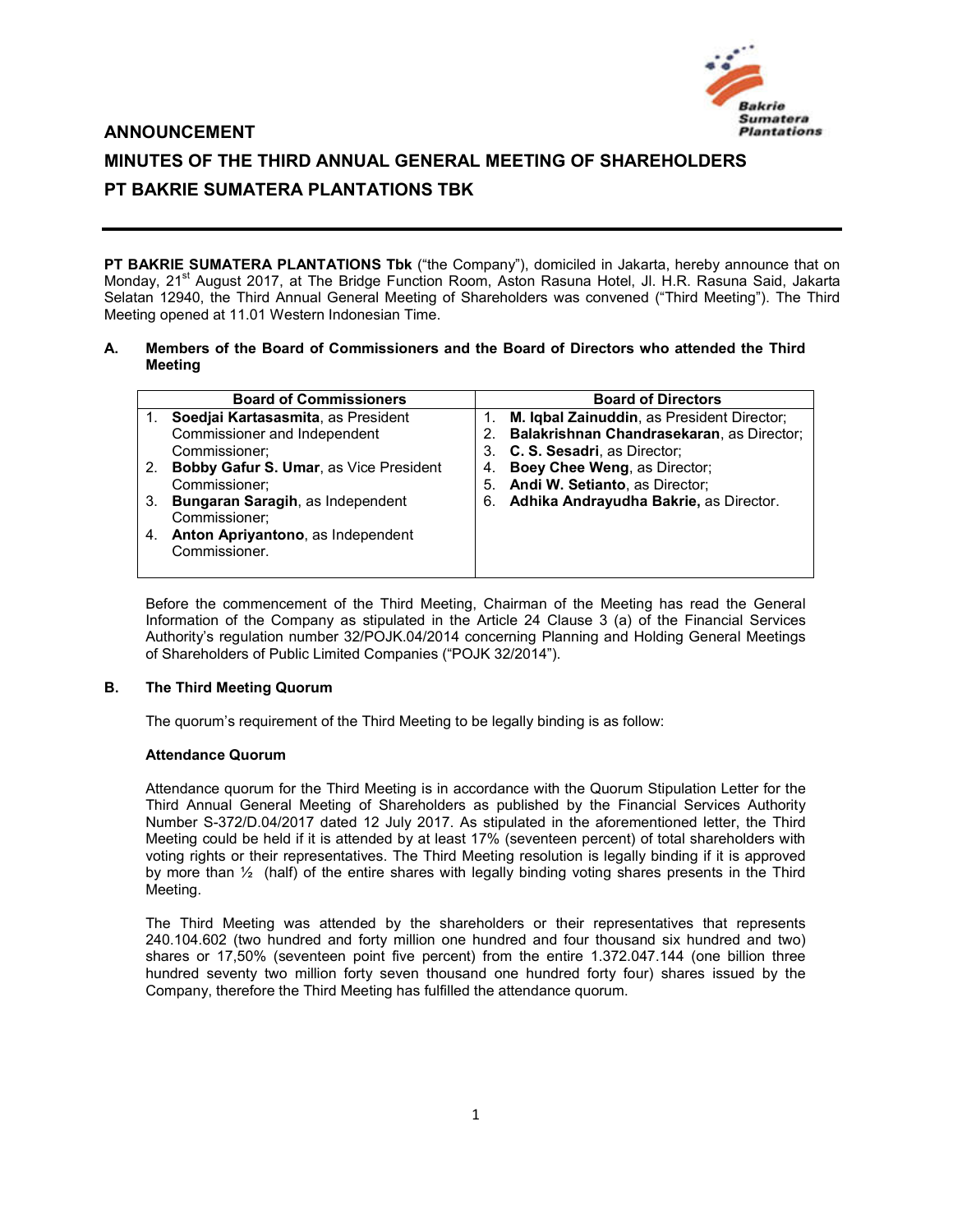## **C. Agenda of the Third Meeting**

Agenda of the Third Meeting was as follows:

- 1. Approval and ratification of Annual Report, including Financial Statement and Supervisory Report from the Board of Commissioners for financial year ended 31 December 2016.
- 2. Approval and ratification of the Balance Sheet and Profit Loss for financial year ended 31 December 2016.
- 3. Appointment and establishment of a Public Accountant to audit the Company's financial statement for financial year ended 2017.
- 4. Change of the management composition of the Company.

Explanation for the agenda of the Third Meeting was as follow:

1. First Agenda :

Explanation of Annual Report, including Financial Statement and Supervisory Report from the Board of Commissioners for financial year ended 31 December 2016.

- 2. Second Agenda: Explanation of the Balance Sheet and Profit – Loss for financial year ended 31 December 2016.
- 3. Third Agenda: Explanation of the appointment and establishment of a Public Accountant to audit the Company's financial statement for financial year ended 2017.
- 4. Fourth Agenda: Explanation for the Change of management composition of the Company.

| <b>First Agenda</b>                                                |                                                                                                                                                                                                                                                                                             |         |                                                                                                                                                                                                                                  |
|--------------------------------------------------------------------|---------------------------------------------------------------------------------------------------------------------------------------------------------------------------------------------------------------------------------------------------------------------------------------------|---------|----------------------------------------------------------------------------------------------------------------------------------------------------------------------------------------------------------------------------------|
| <b>Numbers</b><br>of<br><b>Shareholders</b><br>asking<br>questions | 2 person                                                                                                                                                                                                                                                                                    |         |                                                                                                                                                                                                                                  |
| Voting result                                                      | Affirmative                                                                                                                                                                                                                                                                                 | Abstain | Against                                                                                                                                                                                                                          |
| Third<br>Meeting<br>The<br>approved with majority<br>votes.        | 239.488.102 (two hundred<br>million<br>four<br>thirty<br>nine<br>hundred<br>eighty<br>eight<br>thousand one hundred and<br>two) shares or $99.74\%$<br>(ninety nine point seven four<br>percent) from the entire<br>of legally voting<br>number<br>shares presents in the Third<br>Meeting. | None    | 616,500<br>(six<br>hundred<br>and<br>sixteen<br>thousand<br>hundred)<br>five<br>shares or 0,26%<br>(zero point two six<br>percent) from the<br>entire number of<br>voting<br>legally<br>shares presents in<br>the Third Meeting. |
| Resolution for the first<br>agenda of the Third<br>Meeting         | Approved and ratified the Annual Report, including Financial Statement<br>and Supervisory Report from the Board of Commissioners for financial<br>year ended 31 December 2016.                                                                                                              |         |                                                                                                                                                                                                                                  |

#### **D. Resolutions of the Third Meeting**

| <b>Second Agenda</b>    |                             |         |         |          |  |
|-------------------------|-----------------------------|---------|---------|----------|--|
| Numbers of Shareholders | none                        |         |         |          |  |
| asking questions        |                             |         |         |          |  |
| Voting result           | Affirmative                 | Abstain |         | Against  |  |
|                         | 239.488.102<br>(two         | None    | 616.500 | (six     |  |
|                         | thirty<br>nine<br>hundred   |         | hundred | and      |  |
|                         | million<br>four<br>hundred  |         | sixteen | thousand |  |
|                         | eight<br>eighty<br>thousand |         | five    | hundred) |  |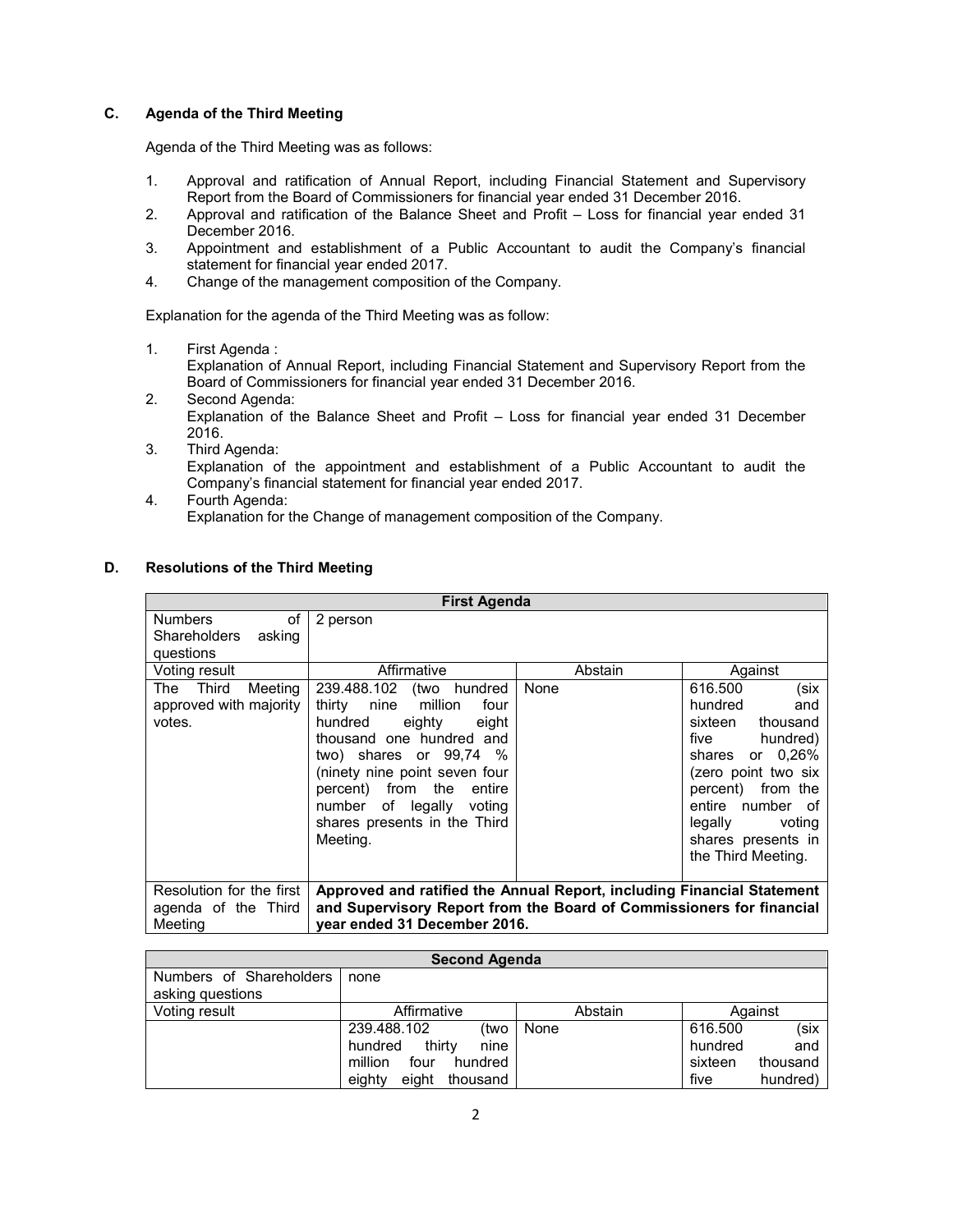|                                                                | one hundred and two)<br>shares or 99.74 %<br>(ninety nine point seven<br>four percent) from the<br>entire number of legally<br>voting shares presents<br>in the Third Meeting.                                                                                                                                                                                                                                                                                                                                                                                |  | shares or 0,26%<br>(zero point two six<br>percent) from the<br>entire number of<br>legally voting<br>shares presents in<br>the Third Meeting. |
|----------------------------------------------------------------|---------------------------------------------------------------------------------------------------------------------------------------------------------------------------------------------------------------------------------------------------------------------------------------------------------------------------------------------------------------------------------------------------------------------------------------------------------------------------------------------------------------------------------------------------------------|--|-----------------------------------------------------------------------------------------------------------------------------------------------|
| Resolution for the second<br>agenda of the<br>Third<br>Meeting | Approved and ratified of the Balance Sheet and Profit – Loss for<br>financial year ended 31 December 2016 and to give release and<br>discharge (acquit et de charge) to the members of the Board of<br>Directors and Board of Commissioners for management and<br>supervision performed during the Financial Year ended 31<br>December 2016, provided that such acts were reflected in the<br>Annual Report and Financial Statement of the Company for the<br>year ended 31 December 2016 and did not contravene with the<br>applicable laws and regulations. |  |                                                                                                                                               |

| <b>Third Agenda</b>                                           |                                                                                                                                                                                                                                                                                                                                                                                                                          |         |                                                                                                                                                                                                                                                                                    |  |
|---------------------------------------------------------------|--------------------------------------------------------------------------------------------------------------------------------------------------------------------------------------------------------------------------------------------------------------------------------------------------------------------------------------------------------------------------------------------------------------------------|---------|------------------------------------------------------------------------------------------------------------------------------------------------------------------------------------------------------------------------------------------------------------------------------------|--|
| <b>Numbers</b><br>of<br>Shareholders<br>asking<br>questions   | none                                                                                                                                                                                                                                                                                                                                                                                                                     |         |                                                                                                                                                                                                                                                                                    |  |
| Voting result                                                 | Affirmative                                                                                                                                                                                                                                                                                                                                                                                                              | Abstain | Against                                                                                                                                                                                                                                                                            |  |
|                                                               | 237.361.272 (two hundred<br>and thirty seven million<br>three hundred and sixty<br>one thousand two hundred<br>and seventy two) shares<br>or 98,86% (ninety eight<br>point eight six percent)<br>from the entire number of<br>legally voting<br>shares<br>presents in the Third<br>Meeting.                                                                                                                              | None    | 2.743.330<br>(two<br>million<br>seven<br>hundred and forty<br>thousand<br>three<br>three hundred and<br>thirty)<br>shares or<br>1,14% (one point<br>one four percent)<br>the<br>entire<br>from<br>number of legally<br>voting<br>shares<br>the<br>presents<br>in<br>Third Meeting. |  |
| Resolution for the third<br>Third<br>agenda of the<br>Meeting | Approved to grant full authority and power to the Board of<br>Commissioners of the Company to appoint a Public Accountant<br>Office to conduct an audited financial statement for the year ended<br>2017 and other period in year ended 2017, if deemed necessary, to<br>appoint another Public Accountant Office, as long as it meets the<br>determined requirements at the Meeting and to specified the<br>honorarium. |         |                                                                                                                                                                                                                                                                                    |  |

| <b>Fourth Agenda</b>                  |              |                                                                                                                                                                                                                  |         |                                                                                                                                                               |
|---------------------------------------|--------------|------------------------------------------------------------------------------------------------------------------------------------------------------------------------------------------------------------------|---------|---------------------------------------------------------------------------------------------------------------------------------------------------------------|
| <b>Numbers</b><br><b>Shareholders</b> | οf<br>asking | None                                                                                                                                                                                                             |         |                                                                                                                                                               |
| questions                             |              |                                                                                                                                                                                                                  |         |                                                                                                                                                               |
| <b>Voting Result</b>                  |              | Affirmative                                                                                                                                                                                                      | Abstain | Against                                                                                                                                                       |
|                                       |              | 213.569.655 (two hundred<br>thirteen<br>million<br>five<br>hundred and sixty<br>nine<br>thousand six hundred and<br>fifty five) shares or $88.95\%$<br>(eighty eight point nine five<br>percent) from the entire | None    | 26.534.947<br>(twenty)<br>million<br>five<br>six<br>hundred and thirty<br>four thousand nine<br>hundred and forty<br>shares or<br>seven)<br>11.05%<br>(eleven |